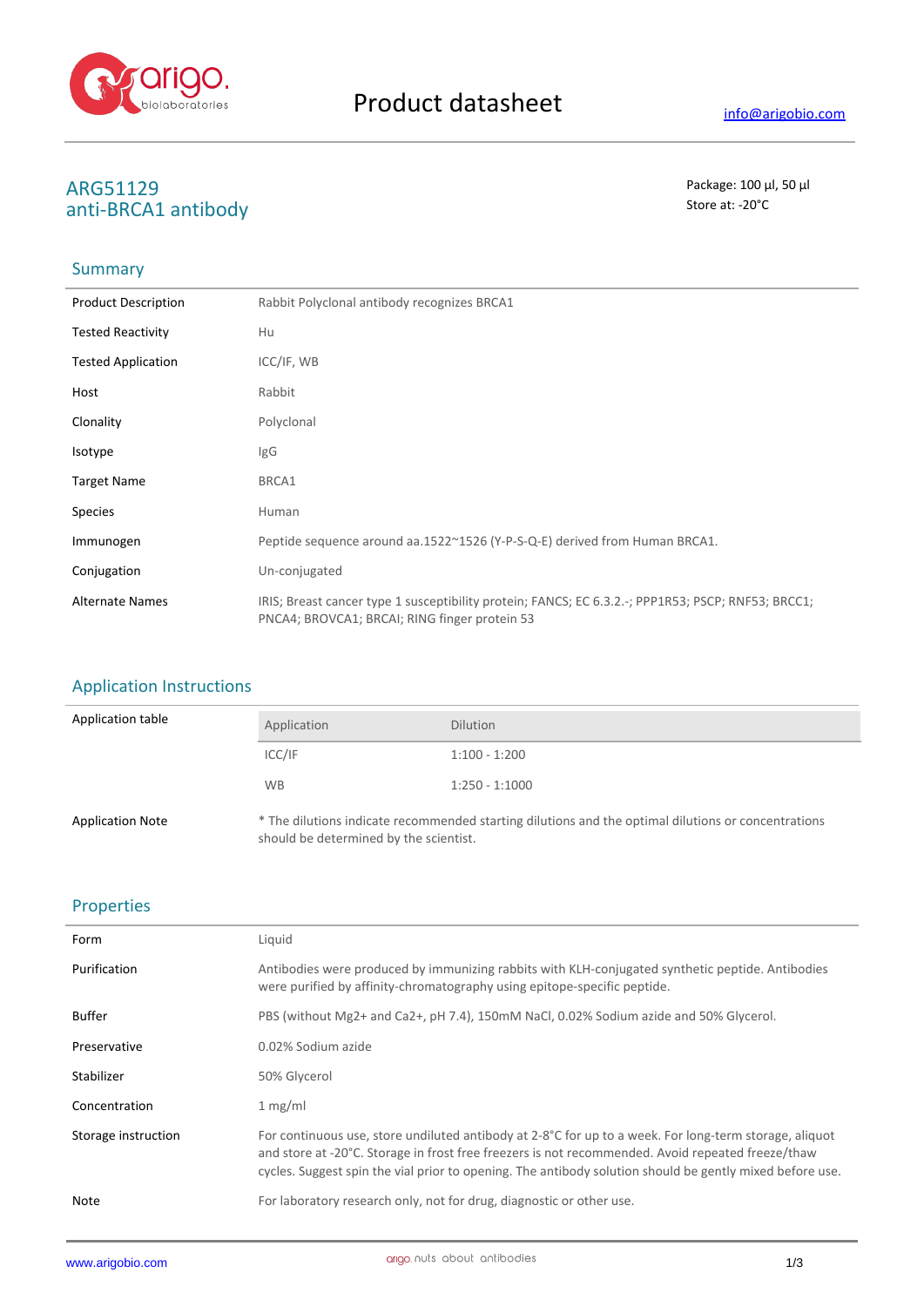### Bioinformation

| Database links | GenelD: 672 Human                                                                                                                                                                                                                                                                                                                                                                                                                                                                                                                                                                                                                                                                                                                                                                                                                                                                                                                                                                                                                                                                                                                                                                                                                                                                                                                                                                                                                                                                                                                                                                                |
|----------------|--------------------------------------------------------------------------------------------------------------------------------------------------------------------------------------------------------------------------------------------------------------------------------------------------------------------------------------------------------------------------------------------------------------------------------------------------------------------------------------------------------------------------------------------------------------------------------------------------------------------------------------------------------------------------------------------------------------------------------------------------------------------------------------------------------------------------------------------------------------------------------------------------------------------------------------------------------------------------------------------------------------------------------------------------------------------------------------------------------------------------------------------------------------------------------------------------------------------------------------------------------------------------------------------------------------------------------------------------------------------------------------------------------------------------------------------------------------------------------------------------------------------------------------------------------------------------------------------------|
|                | Swiss-port # P38398 Human                                                                                                                                                                                                                                                                                                                                                                                                                                                                                                                                                                                                                                                                                                                                                                                                                                                                                                                                                                                                                                                                                                                                                                                                                                                                                                                                                                                                                                                                                                                                                                        |
| Gene Symbol    | BRCA1                                                                                                                                                                                                                                                                                                                                                                                                                                                                                                                                                                                                                                                                                                                                                                                                                                                                                                                                                                                                                                                                                                                                                                                                                                                                                                                                                                                                                                                                                                                                                                                            |
| Gene Full Name | breast cancer 1, early onset                                                                                                                                                                                                                                                                                                                                                                                                                                                                                                                                                                                                                                                                                                                                                                                                                                                                                                                                                                                                                                                                                                                                                                                                                                                                                                                                                                                                                                                                                                                                                                     |
| Background     | The BRCA1-BARD1 heterodimer coordinates a diverse range of cellular pathways such as DNA damage<br>repair, ubiquitination and transcriptional regulation to maintain genomic stability. Acts by mediating<br>ubiquitin E3 ligase activity that is required for its tumor suppressor function. Plays a central role in DNA<br>repair by facilitating cellular response to DNA repair. Required for appropriate cell cycle arrests after<br>ionizing irradiation in both the S-phase and the G2 phase of the cell cycle. Involved in transcriptional<br>regulation of P21 in response to DNA damage. Required for FANCD2 targeting to sites of DNA damage.<br>May function as a transcriptional regulator. Inhibits lipid synthesis by binding to inactive<br>phosphorylated ACACA and preventing its dephosphorylation                                                                                                                                                                                                                                                                                                                                                                                                                                                                                                                                                                                                                                                                                                                                                                            |
| Function       | E3 ubiquitin-protein ligase that specifically mediates the formation of 'Lys-6'-linked polyubiquitin chains<br>and plays a central role in DNA repair by facilitating cellular responses to DNA damage. It is unclear<br>whether it also mediates the formation of other types of polyubiquitin chains. The E3 ubiquitin-protein<br>ligase activity is required for its tumor suppressor function. The BRCA1-BARD1 heterodimer coordinates<br>a diverse range of cellular pathways such as DNA damage repair, ubiquitination and transcriptional<br>regulation to maintain genomic stability. Regulates centrosomal microtubule nucleation. Required for<br>normal cell cycle progression from G2 to mitosis. Required for appropriate cell cycle arrests after<br>ionizing irradiation in both the S-phase and the G2 phase of the cell cycle. Involved in transcriptional<br>regulation of P21 in response to DNA damage. Required for FANCD2 targeting to sites of DNA damage.<br>May function as a transcriptional regulator. Inhibits lipid synthesis by binding to inactive<br>phosphorylated ACACA and preventing its dephosphorylation. Contributes to homologous<br>recombination repair (HRR) via its direct interaction with PALB2, fine-tunes recombinational repair<br>partly through its modulatory role in the PALB2-dependent loading of BRCA2-RAD51 repair machinery<br>at DNA breaks. Component of the BRCA1-RBBP8 complex which regulates CHEK1 activation and<br>controls cell cycle G2/M checkpoints on DNA damage via BRCA1-mediated ubiquitination of RBBP8.<br>[UniProt] |
| Research Area  | Cancer antibody; Cell Biology and Cellular Response antibody; Gene Regulation antibody                                                                                                                                                                                                                                                                                                                                                                                                                                                                                                                                                                                                                                                                                                                                                                                                                                                                                                                                                                                                                                                                                                                                                                                                                                                                                                                                                                                                                                                                                                           |
| Calculated Mw  | 208 kDa                                                                                                                                                                                                                                                                                                                                                                                                                                                                                                                                                                                                                                                                                                                                                                                                                                                                                                                                                                                                                                                                                                                                                                                                                                                                                                                                                                                                                                                                                                                                                                                          |
| <b>PTM</b>     | Phosphorylation at Ser-308 by AURKA is required for normal cell cycle progression from G2 to mitosis.<br>Phosphorylated in response to IR, UV, and various stimuli that cause checkpoint activation, probably by<br>ATM or ATR. Phosphorylation at Ser-988 by CHEK2 regulates mitotic spindle assembly.<br>Autoubiquitinated, undergoes 'Lys-6'-linked polyubiquitination. 'Lys-6'-linked polyubiquitination does<br>not promote degradation.                                                                                                                                                                                                                                                                                                                                                                                                                                                                                                                                                                                                                                                                                                                                                                                                                                                                                                                                                                                                                                                                                                                                                    |

### Images



### **ARG51129 anti-BRCA1 antibody WB image**

Western blot: 20 µg of HeLa and 293T cell lysates stained with ARG51129 anti-BRCA1 antibody at 1:500 dilution.